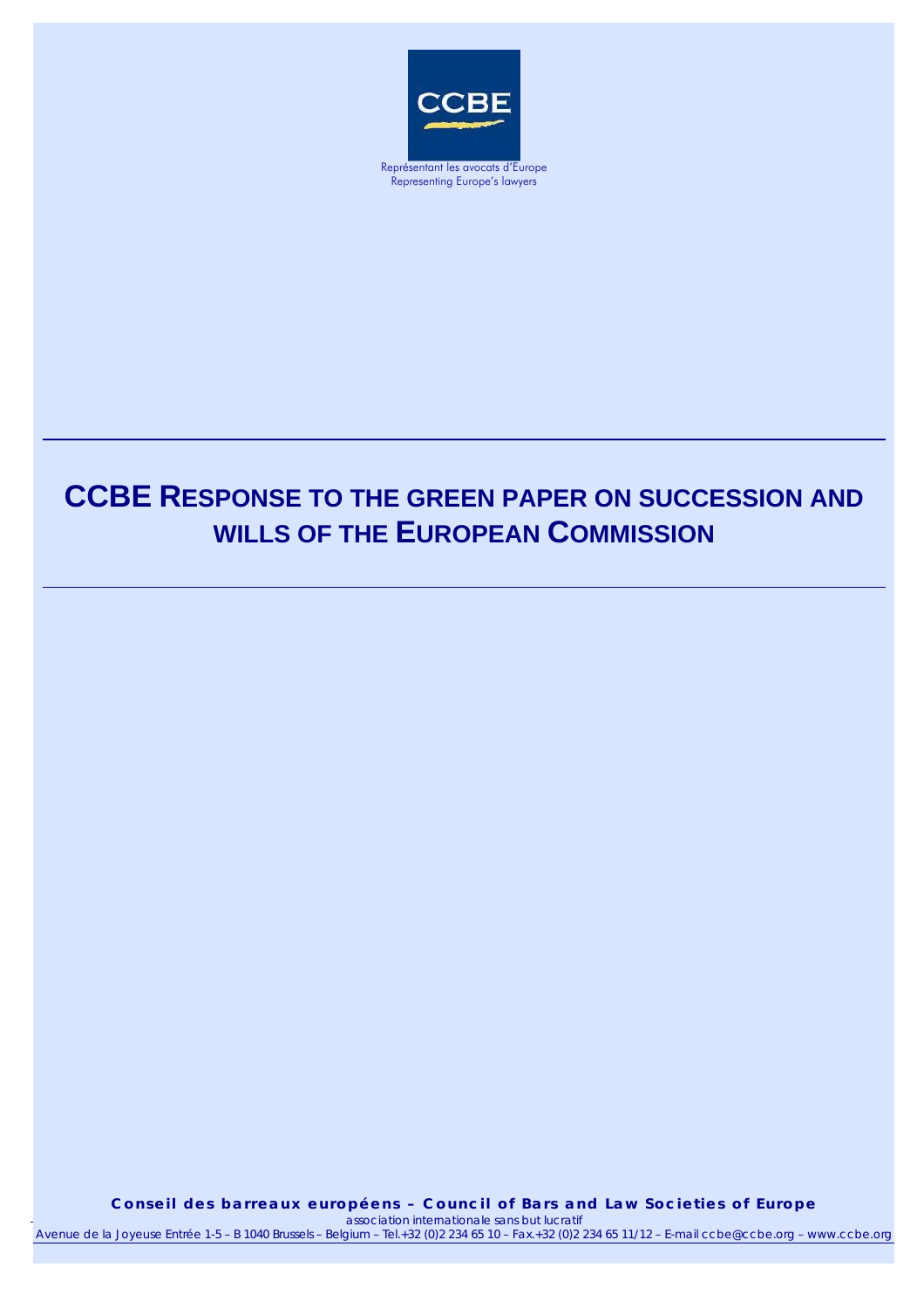# **CCBE RESPONSE TO THE GREEN PAPER ON SUCCESSION AND WILLS OF THE EUROPEAN COMMISSION**

#### **1. INTRODUCTION**

The Council of Bars and Law Societies of Europe (CCBE) is the representative body of over 700,000 European lawyers through its member bars and law societies of the European Union and the European Economic Area. In addition to membership from EU bars, it has also observer representatives from a further seven European countries' bars. The CCBE responds regularly on behalf of its members to policy consultations which affect European lawyers.

Following the Green Paper on succession and wills presented by the European Commission setting out its proposed next steps in this area (COM SEC(2005) 270), this paper is the response of the CCBE to some of the questions raised in the above mentioned document.

Our remarks follow the order of the questions raised by the Commission in its document regarding the optional instrument.

The CCBE very much welcomes the initiative of the Commission to table an instrument under Section IV of the Treaty in the area of succession and wills. However, the CCBE would like the European Commission to elaborate on the extent of the legal basis for this instrument. The CCBE believes that such an instrument will minimize the present possibilities for forum shopping and the present risk of multiple courts dealing with the same case leading to conflicting judgments. The CCBE would like to support the findings of the Commission in the Green Paper (p. 3), that such an instrument will be very beneficial to the citizens of Europe and provide legal certainty and efficient legal co-operation.

*Question 1.What questions should be governed by the law applicable to the succession? In particular, should the conflict rules be confined to the determination of heirs and their rights or also cover the administration and distribution of the estate?*

The CCBE recommends that the instrument should cover succession and wills, and that those concepts should be uniform. Consequently, the instrument should cover all questions concerning succession, including, but not limited to, determination of heirs, their inheritance rights as well as representation and distribution of the estate.

However, there seems to be a need for some well-defined exceptions in order to ensure that the lex causae for the estate does not regulate (a) the matrimonial property regime (subject to questions 5-9) since this area is subject to its own choice of law rules, and (b) local administration of assets.

*Question 2. What connecting factor should be used to determine the applicable law? Should the same factor apply to the whole range of issues covered by the applicable law or might different criteria apply to different aspects of the succession?*

*In particular, should the Community conflict rule distinguish between movable and immovable property? Should there be a role for the law of the country where immovable property is situated?*

For reasons of efficiency and legal predictability, the CCBE strongly believes that an estate should be governed by the law of one Member State only, and that the competent courts should be the courts of one Member State only.

In particular, the chosen law should govern all issues, including movable and immovable property. Furthermore, the jurisdiction of the competent court should be all-encompassing and cover property regardless of where it is located. In doing so, the risk of multiple forums, different choice of laws and irreconcilable judgments is excluded.

**Conseil des barreaux européens – Council of Bars and Law Societies of Europe**  *association internationale sans but lucratif*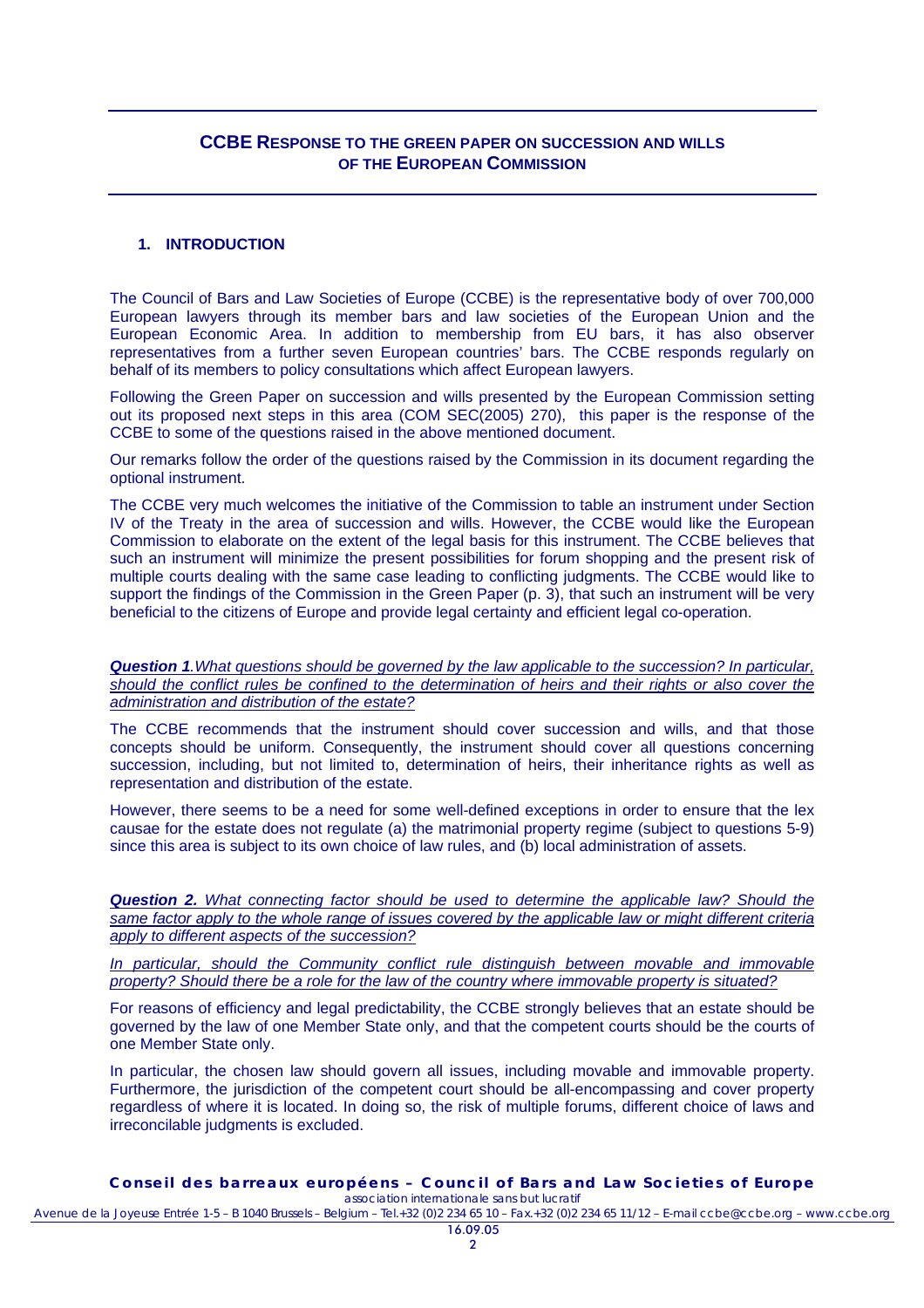The connecting factor for choice of law should be one the deceased person is strongly connected to. The CCBE recommends that a new and uniform European Connecting Factor (see next paragraph) be defined in the instrument. In recommending the same connecting factor for jurisdiction (see question 14), the instrument would ensure that the competent court will apply its own law (unless the deceased person has made a valid choice of law, see questions 5-9).

A new European Connecting Factor should be created for the purposes of the future instrument because the expressions 'domicile' and 'habitual residence' have different meanings in different member states. Throughout this document the expression 'European Connecting Factor' (ECF) will be used, which will refer to a definition with the following elements:

- permanent residence for at least 1 or 2 years (the CCBE would recommend 2 years);
- only one ECF permitted;
- should someone move back to his/her country of citizenship, he or she doesn't need to reside for a minimum period in that country in order to obtain again the ECF but it will attach immediately.
- the deceased can opt out of the ECF through personal choice of law expressed prior to death.

## *Question 3: What law should be applicable to:*

- *general testamentary capacity?*
- *validity:*
- *as to the form of the will?*
- *as to the substance of the will?*
- *joint wills?*
- *agreements as to future successions?*
- *the revocation of wills?*

## *How should the conflict rate be formulated to take account of changes in connecting factors between the date of the will and the date of death?*

CCBE believes that the validity of the creation of a will should be governed by the law of the state in which testator had his ECF at the time of the creation. The validity of a revocation of a will should be governed by the same law that governs the creation of the will. The form rules should however follow the Hague convention of 1961.

*Question 4: How should the question of the possible incompatibility of the laws applicable to the successions of persons dying in the same incident be settled?*

The CCBE believes that simultaneous deaths are rare in practice. Consequently, on this question, no provision seems necessary. The CCBE believes that the general provisions will function sufficiently well in these cases and no new material rules are necessary.

*Question 5: Should the future deceased (in a testate or intestate succession) be allowed to choose the law applicable to his succession, with or without the agreement of his presumptive heirs? Should the heirs enjoy the same possibility after the succession has been opened?*

*Question 6.: If the possibility of choosing the law applicable to the succession is allowed, should the possibilities be limited, and should the procedure for making the choice be determined? If they have not been defined as connecting factors, should the following criteria be accepted: nationality; domicile, habitual residence or other criterion?*

**Conseil des barreaux européens – Council of Bars and Law Societies of Europe**  *association internationale sans but lucratif*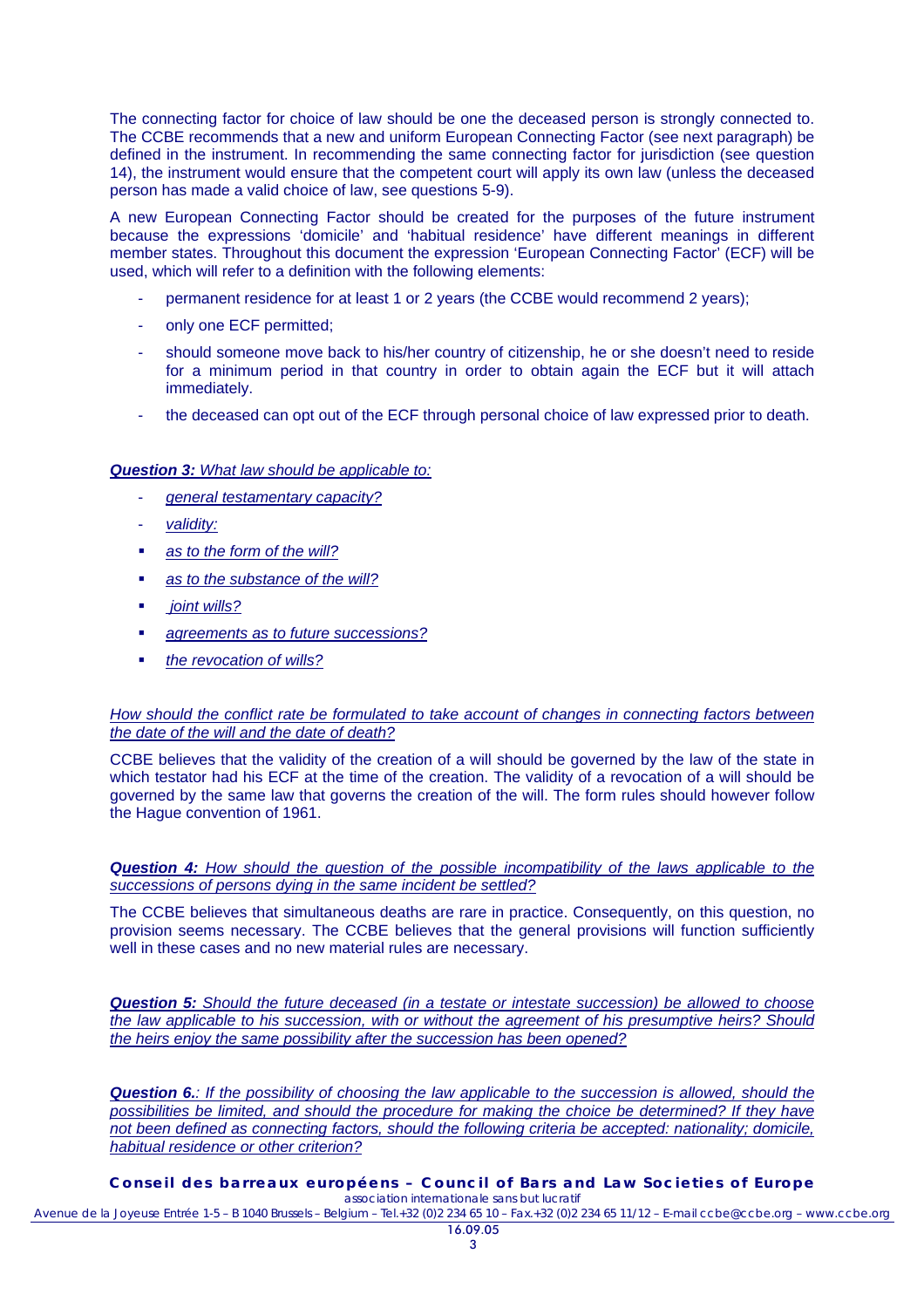*Question 7: At what time should these connecting factors be operative? Should they be subject to specific conditions (duration, validity on date of death, etc.) 1*

*Question 8: Should it be possible to choose the law applicable to joint wills and agreements as to future successions? Should such choice be subject to rules and conditions? If so, how?*

*Question 9: Should a spouse be allowed to choose the law applicable to his/her matrimonial property scheme as the law applicable to his/her succession?*

The CCBE is strongly in favour of allowing a degree of party autonomy. Party autonomy should be allowed without the consent of the heirs.

On the other hand, party autonomy should not be used to choose a law to which no substantial connection exists. Consequently, CCBE recommends limited party autonomy to the effect that a person can choose only between the law of ECF at the time of death, the law of nationality, and the law of ECF at the time of choice.

The CCBE believes that the heirs, on the other hand, should not be allowed to choose the applicable law.

In order to ensure predictability and efficiency, the CCBE recommends that the choice-of-law clause be subject to strict formal and substantive conditions. Consequently, the choice-of-law clause should be in writing and appear in the will. Furthermore, the choice-of-law clause should only be respected if it is express. Thus, no tacit choice of law should be accepted.

The CCBE also favours choice-of-law clauses in agreements concerning succession as well as joint wills, subject to the same conditions for wills proposed above.

*Question 10: Should the application of the reserved portion of the estate be maintained where the law designated by the conflict rule does not recognise the principle or defines its scope differently? If so, how?*

The CCBE believes that the law applicable to the estate should govern everything. Consequently, lex causae should also govern whether the heirs are entitled to a reserved portion of the estate or whether the deceased can dispose over all his assets.

This proposal seems to be reasonable, since the CCBE recommends that the estate is to be governed by the law of the deceased's last ECF and that a 1 or 2 years time limit applies in cases of change of ECF. Consequently, the risk of abuse on behalf of the deceased vis-à-vis the heirs seems mitigated.

## *Question 11: should specific conflict rules be adopted for trusts? If so, what rules?*

The CCBE believes that gifts, trusts and similar institutions should be governed by the law of the State where the giver/the creator of the trust had his ECF at the time of the gift/the creation of the trust.

#### *Question 12: Should the future Community instrument allow renvoi if the harmonised conflict rules designate the law of a third country? If so, how and within what limits?*

Generally, the possibility for renvoi complicates matters, and renvoi conflicts with the need for predictability and legal certainty in international cases.

Consequently, the future instrument should prohibit renvoi within the European Union, as is also done in the Rome Convention.

Regarding third countries outside the European Union, the CCBE believes that each Member State's private international law should be applied regarding such renvoi.

#### **Conseil des barreaux européens – Council of Bars and Law Societies of Europe**  *association internationale sans but lucratif*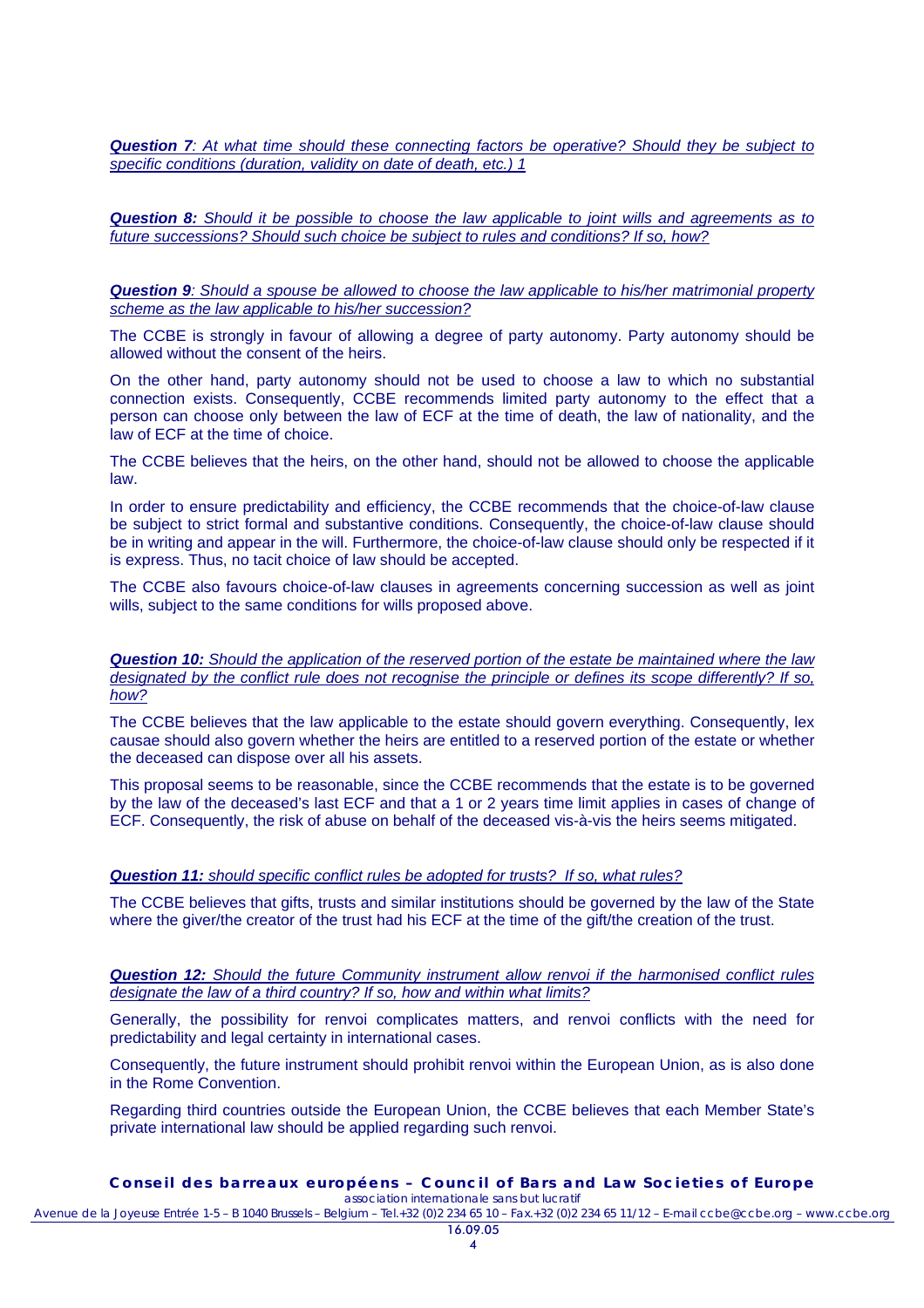*Question 13: What conflict rule should be adopted to determine the law applicable to preliminary questions on which the succession may depend?*

Preliminary questions may come up in a variety of circumstances depending on the individual case and in respect of a number of issues which may have nothing to do with succession.

Therefore, the CCBE recommends that the future instrument should not deal with preliminary questions. These issues should be governed by the choice of law rules of the forum.

*Question 14: Is it desirable to determine a single forum in matters of succession? Is it possible to abandon the jurisdiction of the forum situationis for immovables? If a general single criterion were to be adopted, what should it be?*

The CCBE believes that 'Lex successionis' should determine the jurisdiction regardless of where the assets are. This is an ambitious aim, to ensure that one court only will deal with the matter.

However, the CCBE realises that this solution cannot apply where the place of the deceased's ECF is outside the EU at the time of his or her death, or where the deceased person has chosen the law of a non-member state. The CCBE believes that these cases should be outside the future Regulation and thus be governed by the private international law of each member state.

*Question 15: Might the heirs be allowed to proceed in the courts of a Member State other than the one designated by a principal rule on conflict of jurisdiction? If so, under what conditions?*

It is advisable to have a single court dealing with the matter to avoid conflicting decisions. The CCBE, therefore, believes that the heirs should not be allowed to proceed in the courts of a Member State other than the one designated by the principal rule.

*Question 16: Where succession proceedings are pending in a Member State, should it be possible to apply to the courts in another Member State where the property is located for provisional and precautionary measures?*

The CCBE believes that this possibility should exist, taking into account that there is a similar provision in the 'Brussels I' regulation.

*Question 17: Should the future Community instrument contain provisions allowing a case to be transferred from a court in one Member State to a court in another Member State and, if so, under what conditions?*

The CCBE believes that, if 'lex successionis' is adopted as the principal rule for deciding which court should deal with a matter, then such transfers will not be necessary. However, they will be needed if 'lex successionis' is not used as the principal rule.

*Question 18: What elements would be relevant in determining the jurisdiction of the courts of the Member States in a situation such as that outlined above?*

If the matter is not covered by the regulation itself, then each Member State's private international law should be applied.

*Question 19: Should these special rules of jurisdiction apply also to property situated in the territory of a third country claiming exclusive jurisdiction over it?*

These questions should be governed by relevant national law.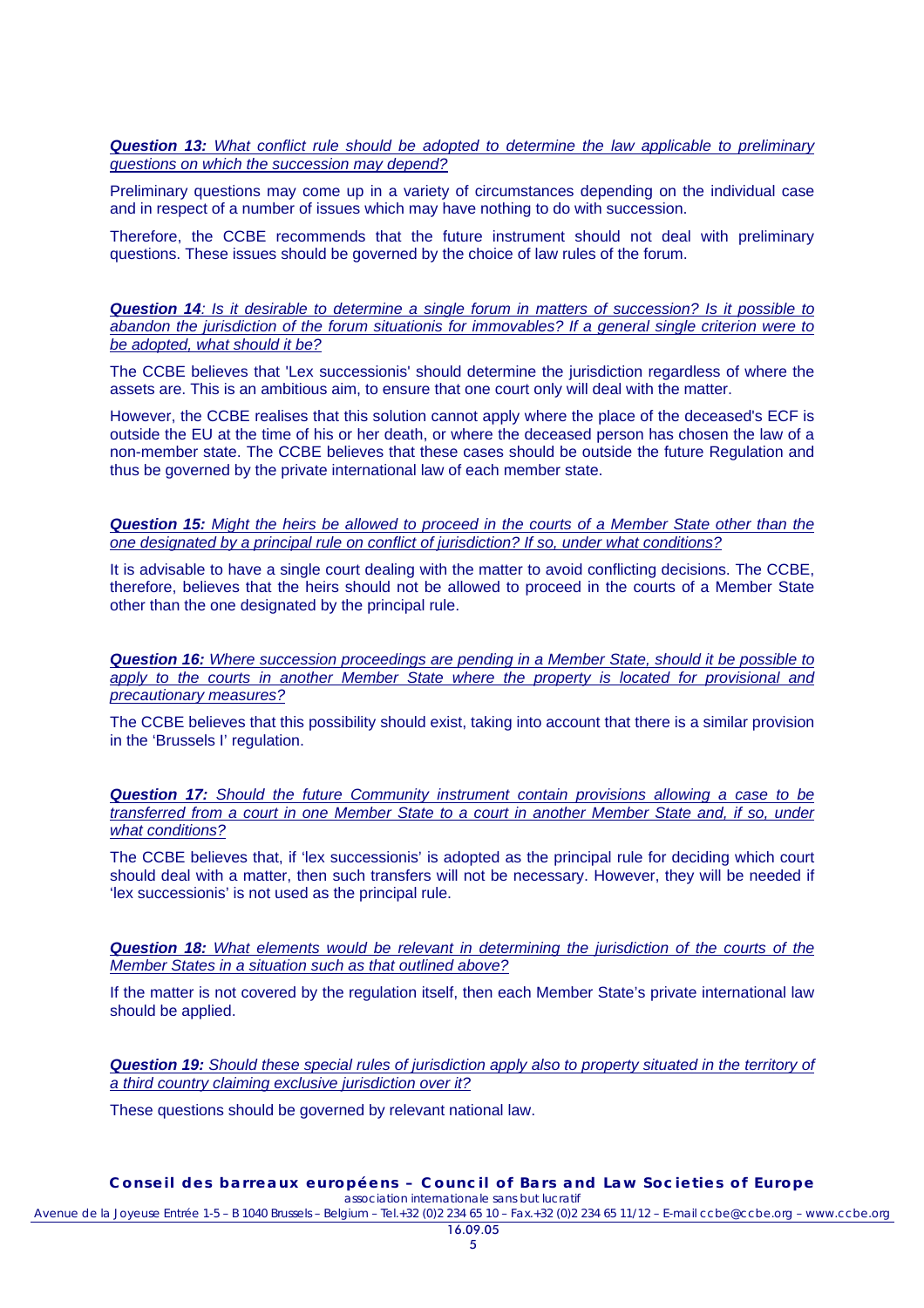**Question 20:** Should the jurisdiction of the authorities for the place where the real property in the *succession is situated be reserved where the authorities of another Member State enjoy the principal jurisdiction:*

- *to issue the documents needed for the amendment of the property registers?*
- *to carry out administrative acts and transfer property?*

Yes, the future instrument should allow it (see answer to Question 1).

*Question 21 : Is it possible to devise uniform Community documents to be used in all the Member States where property is situated? If so, what existing documents could be standardised? Could certain formalities currently required for the purpose of international successions be abolished or simplified? If so, which ones?*

The question is extremely wide. The CCBE believes that it is too early to devote resources to dealing with these issues, and that the first step should rather be to deal with the resolution of conflict rules.

*Question 24* **:** *What rules of jurisdiction should be contained in the future Community instrument as regards trusts created in wills?*

See previous answers.

*Question 25. Can the exequatur for the recognition of judgments be abolished? Or should grounds for refusing to recognise and enforce a judgment by included? If so, what are they?*

The CCBE recognises the difficulties involved in this ambitious project. It is clear that the issue of public policy might be invoked by a number of jurisdictions to overcome the proper application of other EU states creditor and family protection rules. Notwithstanding the Dörner and Lagarde recommendation that any review should be limited to the criteria mentioned in article 22 of Brussels II *bis* rules, this opens an Achille's heel to the whole project and should be resisted. The CCBE strongly recommends that the exequatur for the recognition of judgements in this area should be abolished. The CCBE would prefer the limits of criteria similar to article 22 of Brussels II *bis* rules to be as narrowly defined as possible and to exclude grounds of public policy so far as possible. The CCBE hopes that public policy will be continuously interpreted narrowly by the European Court of Justice.

*Question 26. Could it be provided that a judgment given in one Member State in a succession case should automatically be recognised and available as the basis for the amendment of property registers in another Member State without formal proceedings? Should Article 21(3) of Regulation (EC) No 2201/2003 be the inspiration?*

The CCBE recommends that in due course a judgement in one Member State should automatically be recognised and available as the basis for the amendment of property registers in another Member State without the need for formal proceedings. An amended form of Article 21 Brussels II *bis* seems to be a good basis for dealing with recognition.

*Question 27. Can the .same rules on recognition and enforcement be applied to succession-related deeds as to judgements? Would it therefore be possible to imagine that succession-related deeds issued in one Member State could serve as the basis for amending property registers in the other Member States without further formalities? Should article 46 of Regulation (EC) No .2201/2003 be the inspiration?*

The CCBE recommends that in due course the same rules on recognition and enforcement be applied to succession related deeds as to judgements and that a succession related deed in one Member State should automatically be recognised and available as the basis for the amendment of property registers in another Member State without the need for further formality. Article 46 of Brussels II *bis*

**Conseil des barreaux européens – Council of Bars and Law Societies of Europe**  *association internationale sans but lucratif* Avenue de la Joyeuse Entrée 1-5 – B 1040 Brussels – Belgium – Tel.+32 (0)2 234 65 10 – Fax.+32 (0)2 234 65 11/12 – E-mail ccbe@ccbe.org – www.ccbe.org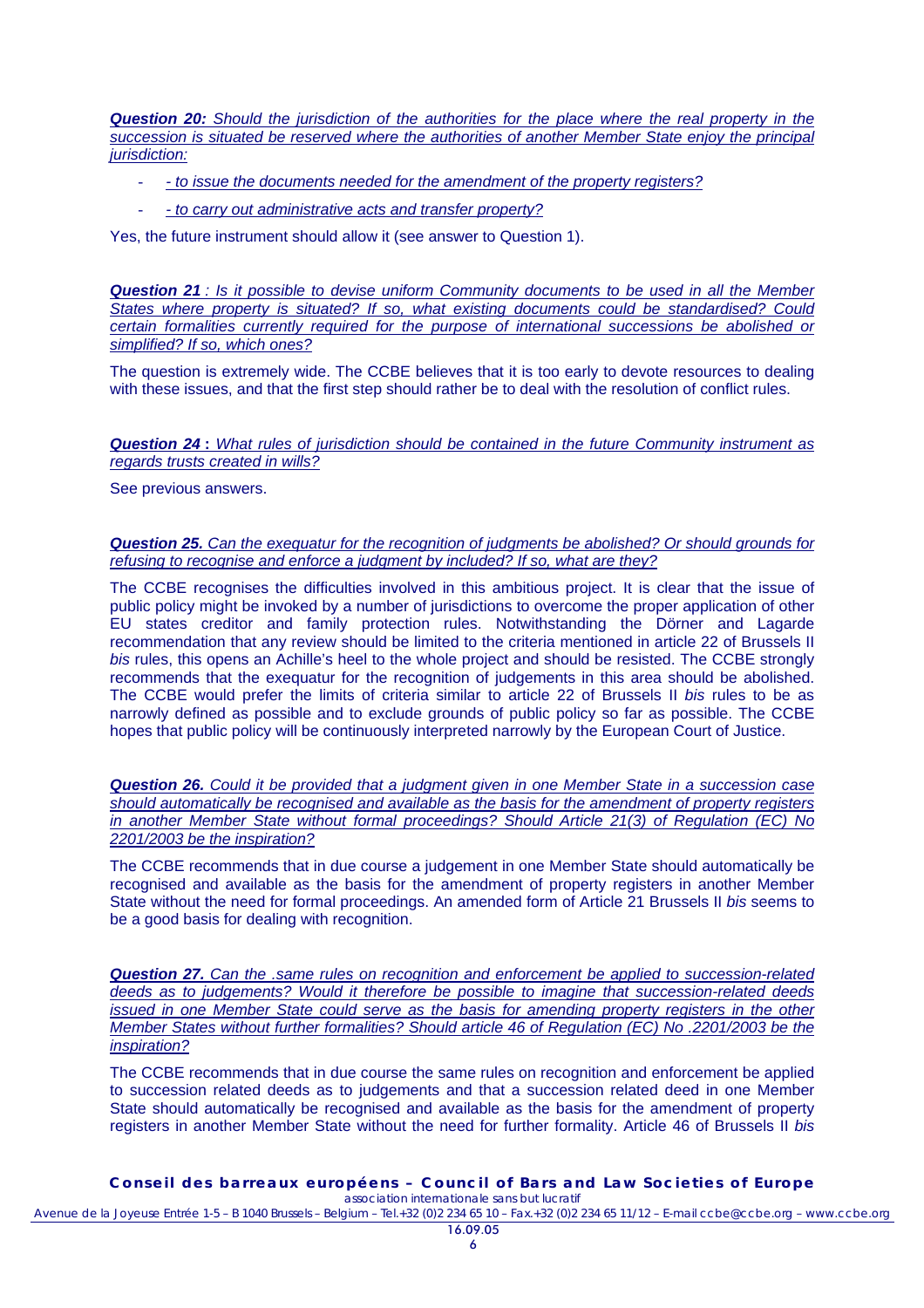would be a suitable inspiration save that authentic instruments from common law jurisdictions might need to be specifically recognised.

Initially, however, this may be over ambitious. Some procedure for local authentication may be necessary for a transitional period.

*Question 28. Should there be special rules to facilitate the recognition and enforcement in one Member State of wills made in another Member State?*

Once the applicable law is identified, formalities are necessary to facilitate the acceptance of Wills made in another Member State. The 1961 Hague Convention seems to be a reasonable basis to be adopted throughout the EU. The CCBE asks that issues of revocation and in particular revocation by marriage or formation of a registered partnership should also be dealt with. The revocation should be governed by the same law as the creation of the will. (See the answer to Question 3).

*Question 29. Could consideration be given to automatic recognition in all Member States of the designation and functions of executors? Should provision be made for grounds for challenging their designation and functions?*

The CCBE recommends that once the applicable law is identified, all relevant issues under that law should be recognised in all Member States. Therefore a judgement in the state of the applicable law appointing an Executor should be recognised in all Member States as set out in our reply to Questions 25-27. Any provisions to enable a challenge to their designation or function should only be permitted in the limited circumstances set out in our replies to Questions 25-27.

Initially, however, this may be over ambitious. Some procedure for local authentication of the appointment of the Executors may be necessary for a period.

Consideration may also be necessary as to the applicability of local protection rules for Executors throughout the EU.

*Question 30: Should a certificate be established to certify the designation of the executor and describe his powers? Which person or authority should be responsible for issuing the certificate? What should the certificate contain?*

The CCBE believes therefore that initially until the foreign judgement establishing the office of Executor is automatically recognised, such a certificate for an Executor would be helpful. The certificate will need to be issued by the local jurisdiction whether by the court or notarially in accordance with local rules.

*Question 31. Would the recognition of trusts created in wills allow trust property and related title documents to be entered in property registers? If not, what provisions would need to be adopted?*

In accordance with our answer to Question 11, trusts, created by the law in the State where the creator had his ECF at the time of the creation, should be recognised in all Member States, and trust property can in such case be entered in property registers in other EU States.

*Question 32: Should provisions be adopted to preserve the application of the reserved portion provided for by the law of succession or another law requiring such protection to be given, despite the existence of a trust? If yes, what provisions?*

The CCBE thinks that the application of a reserved portion in the existence of a trust should be governed by the law in the State where the creator of the trust had his ECF at the time of the creation.

The definition of the assets in the estate of the deceased and the varying clawback rules of Member States are the most difficult areas for the proposed Regulations. Gifts and inheritance contracts should be governed by the law of the ECF at the time of the creation (see previous answers).

**Conseil des barreaux européens – Council of Bars and Law Societies of Europe**  *association internationale sans but lucratif*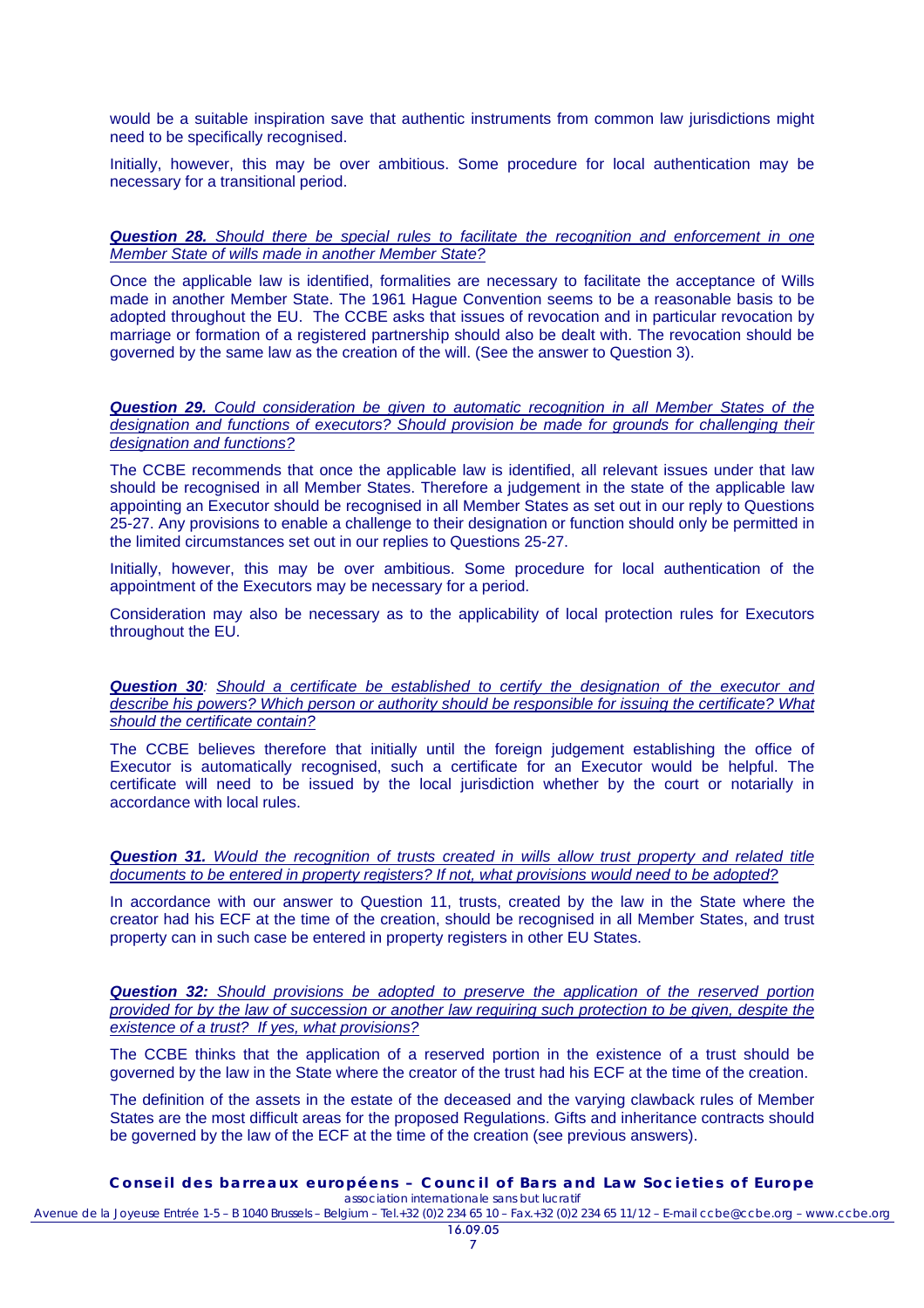## *Question 33. What effects should the certificate have?*

The effects should be the legitimation of the holder of the certificate in relation to the exercise of powers and the proof of certain facts contained in the certificate.

The certificate should enable the holder to act as heir in any Member State.

## *Question 34. What information should appear on the certificate?*

The CCBE believes that the following information should appear on the certificate:

- the act by which the succession was accepted;
- whether it was accepted before a notary  $-$  if so, the contact details of the notary and the act of acceptance (number of the act, date, etc.);
- the court and a copy of the decision if it has come before a court, in cases of intestacy or what is called "interrogatio in iure";
- identification of the deceased through a certificate delivered by a public register of the Member State of the deceased;
- court decision based on the declaration of the certifier regarding in particular the law applicable to the succession;
- identification of heirs:
- document proving the power of disposal and power of representation should the succession need to be shared out; a similar document will be necessary if the person who has to carry it out is an executor.

*Question 35. Which Member State should issue it? Should the Member States remain free to decide*  which authorities are to issue the certificate or should certain criteria be laid down in the light of the *certificate's content and functions?*

The certificate should be issued in the state of 'lex successionis'. Regarding which authority should issue it, that is up to the law and practice in each Member State.

*Question 36. Should provision be made for a scheme for registering wills in all Member States? Should a centralised register be considered?*

The CCBE believes that there should be a scheme for registering wills in all Member States, but that it is premature to think of a centralised register.

*Question 37. What arrangements should be adopted to facilitate access to the national components of the system or the centralised register for the heirs presumptive and the relevant authorities (including their own Member State)?*

The CCBE believes that such registers should be electronic.

*Question 38. Would there be any difficulties in abolishing formalities for the legalisation or endorsement (apostille) of succession-related public documents issued in a Member State?*

We do not think that it would cause any major difficulties. However, keeping the legalisation or endorsement (apostille) on such documents gives them more legal security.

#### **Conseil des barreaux européens – Council of Bars and Law Societies of Europe**  *association internationale sans but lucratif*